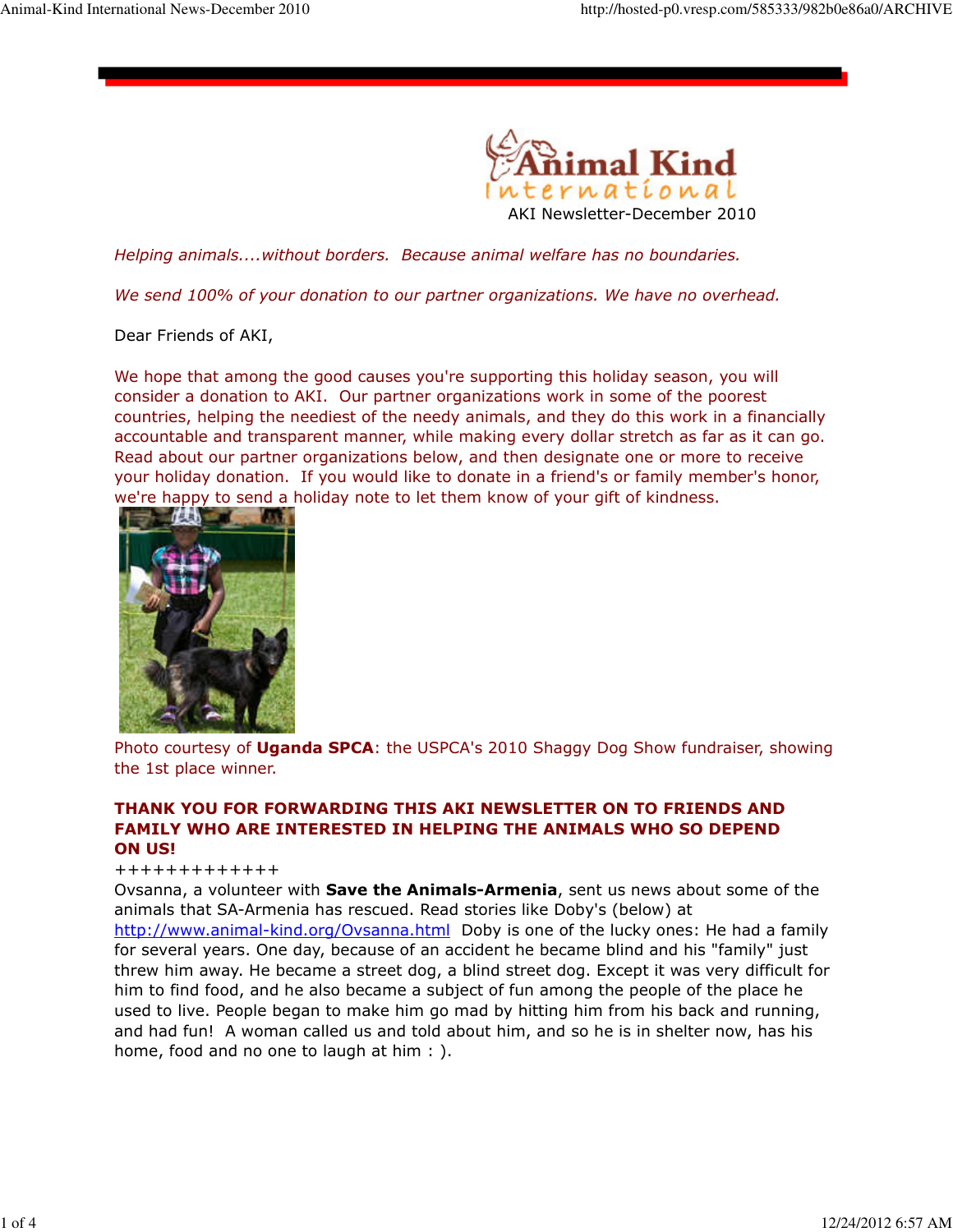

## AKI has sent money to Save the Animals-Armenia to help cover costs of food, medicines, vet care, and shelter supplies.

++++++++++++++

We recently updated the AKI website with news from **Namibia's rural SPCAs**: http://www.animal-kind.org/nambiaadvocate.html

You can read the latest from Keetmanshoop, Walvis Bay, and Luderitz SPCAs. They've updated us on the dog fighting situation (and you can read the good news about the arrest of some of the perpetrators), their signficant budget constraints, and fundraising efforts. They are all dealing with big-time challenges on small-time budgets. These SPCAs rely so much on AKI support because there are so few potential donors in the small, rural communities they serve--as long as they continue their efforts to help the animals, we'll continue our support for them!

+++++++++++++

We heard from Suze with **Bosnia Animal Foundation** soon after they completed their most recent spay-neuter campaign: Finally we made it, a truck packed with aid supplies to help the animals in the shelter and to facilitate our sterilization campaigns. Blankets, cages and food were transported after arranging it for over a half year! It was almost impossible to get the stuff to our beloved animals in Bosnia cause of all the rules and paperwork. It was more than a 1600 kilometer drive to get these supplies from the Netherlands to Bosnia. We need this stuff desperately because when we do sterilization campaigns like in April and September this year, we use over 300 blankets and we have a clinic with 100 dogs waiting in cages to be neutered. (see photo) We will continue our neuter campaigns in 2011, this will become a bigger goal for all of us. It is the most important step in combination with education and responsible ownership. We are trying everything to change the mindset, but we need more attention to the problems in the ignored country. Ignored because there are so many other countries with similar problems. But Bosnia is totally isolated due to the fact that it is non-EU and surrounded by EU-countries or countries on the verge of entering the EU. Bosnia is still recovering from a war and is still fighting for its rights. We are fighting for the rights of the animals in Bosnia and we are grateful for your support in the past, and we hope it will continue. We can't do it without your help!



AKI has let Suze know that we will do our best to continue to support the Bosnia Animal Foundation in their efforts to improve the lives of dogs and cats in Bosnia.

++++++++++++++++++++++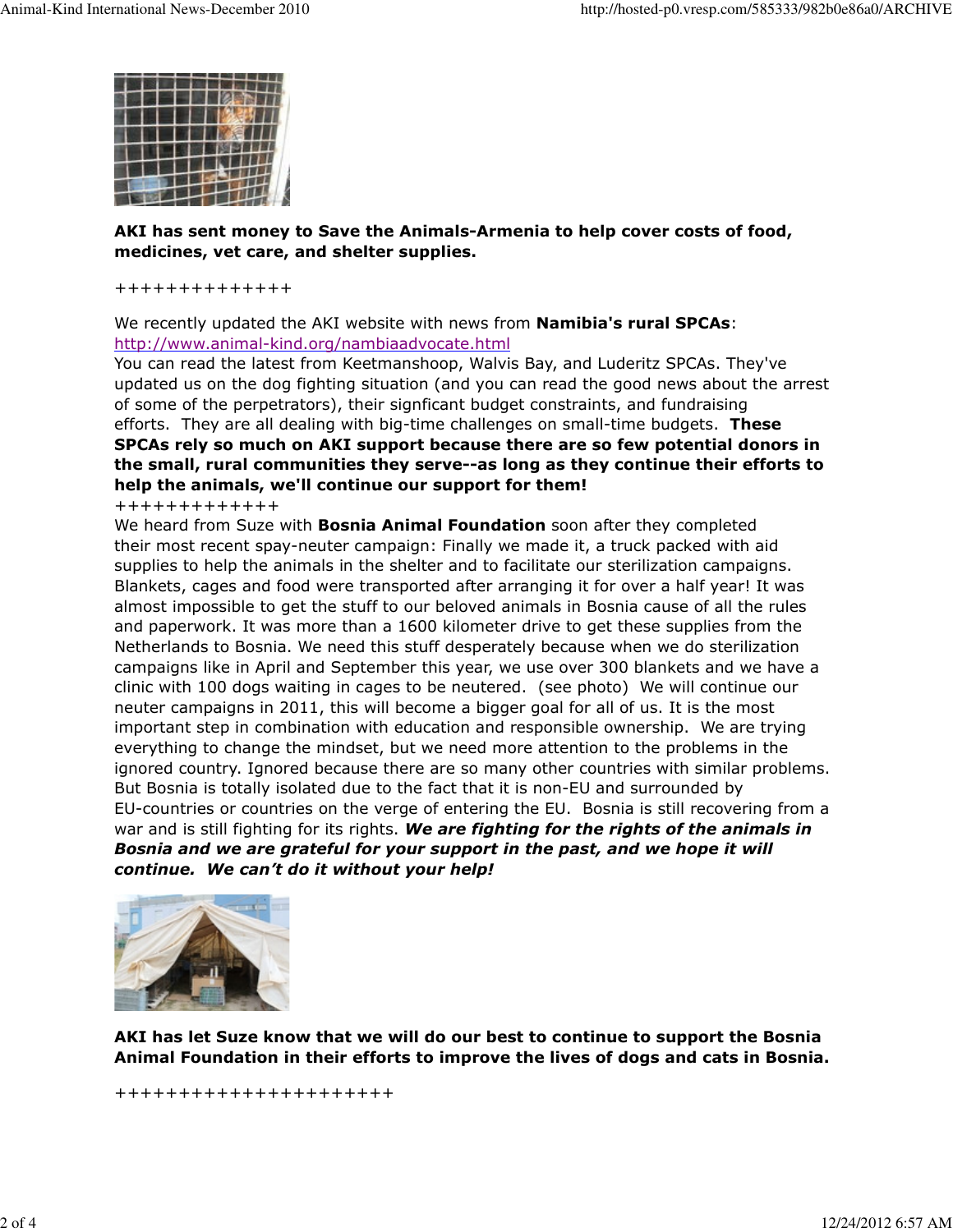

In honor of Malcolm, who has lived in Honduras and been a strong advocate for animals, four American vets spent three days in Honduras, and worked with Honduran vets to vaccinate, de-parasitize, and provide other needed treatments for about 120 dogs and a few cats and sterilized 30 dogs (about 26 females and 4 males) and 5 cats. Pilar, with **Helping Hands for Hounds of Honduras** (an AKI partner organization) was also involved in organizing the clinic, and sent us photos and a report: Each surgery only cost 50 U.S. cents. The vaccinations, treating internal parasites (Nemex) and external parasites (Frontline Plus) cost a quarter. If the family had multiple dogs, it was a quarter for all of them. The vets worked from 8 am until 4 pm for three days.



Honduran vets, Orlando and Elisa, worked with the four U.S. vets, three from Ohio and the head vet Dr. Dan from Pennsylvania (red ribbon on his stethoscope). Elisa even brought her gas anesthesia for older or sick dogs.

AKI supports Helping Hands for Hounds of Honduras and HHHH's Nereida Montes de Oca dog and cat sanctuary, which cares for many disabled, old, and often unadoptable animals. AKI support has bought food, medicines, and covered surgeries for the dogs and cats at the sanctuary.

+++++++++++++++++++++

From Deborah with Jamaica/Community Animal Welfare, we heard sad news: I had to euthanize one of my favourite street dogs yesterday, Whitey. He lived under a truck for 5 years and had a pretty happy life despite the conditions. When I first started feeding him, he used to bite me quite a bit, not hard bites but hard enough to say "leave me alone". After a few weeks I was scratching his ears and giving him hugs. I had him neutered some time ago because I was tired of treating him for maggots when he got into mating fights. Lately, I noticed swellings on either side of his neck, they got bigger...and bigger...so I took him to the vet, where he was diagnosed with lymphoma and to end the suffering, I had him euthanized.

Because Deborah tries to make sure no street dogs in Kingston go hungry or suffer, Whitey had many happy years. AKI will continue to support Deborah's